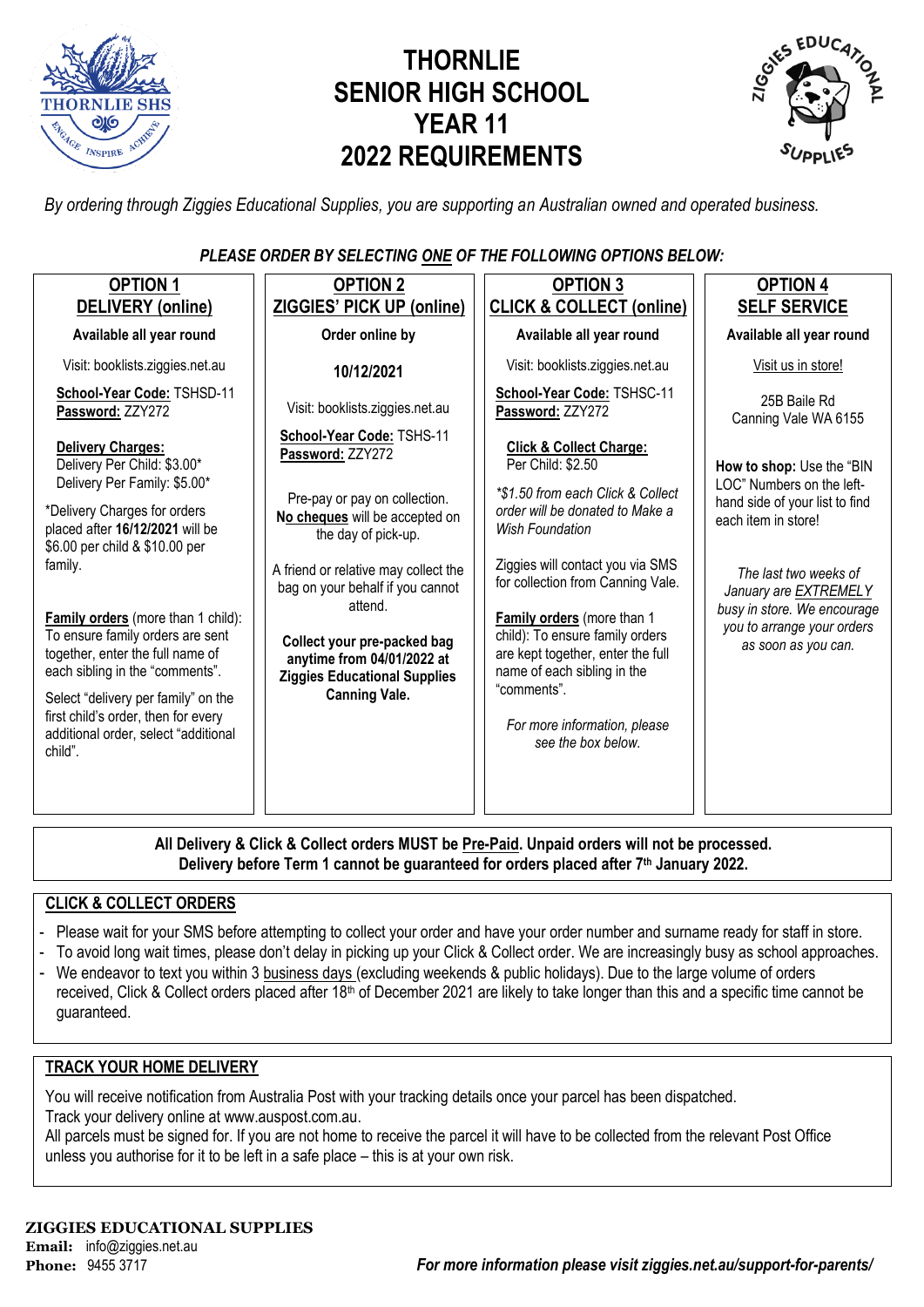

### **MISSING ITEMS**

Please ensure that you open your parcel and check your order as soon as you receive it. If you have any items missing from your pack that are not listed as being on back order, PLEASE NOTIFY US WITHIN 14 DAYS OF RECEIVING your order by emailing info@ziggies.net.au.

*Any claims made after this date will not be accepted.*

### **REFUNDS**

- Refunds will be granted for textbooks/workbooks on your Requirements List that are in **PERFECT** condition up to the **14th February 2022** or **14 days from date of purchase** (whichever is the latter). PERFECT condition = still wrapped in packaging, no name written on, no bent corners, no book covering.
- **NO REFUNDS WILL BE GIVEN FOR DIGITAL PRODUCTS.**
- Ziggies will gladly refund or exchange any items deemed faulty from the manufacturer.
- **NO REFUNDS WILL BE ISSUED FOR ITEMS MARKED WITH A #, THESE ITEMS ARE FIRM SALE.**

**Please note: A refund or exchange cannot be given if the receipt is not presented.**

| <b>Store Trading Hours:</b>                                                                                                                                                                                                                                                                             |                                                                | <b>Store locations:</b>                                                                                                                                                                                                                                                   |  |  |  |
|---------------------------------------------------------------------------------------------------------------------------------------------------------------------------------------------------------------------------------------------------------------------------------------------------------|----------------------------------------------------------------|---------------------------------------------------------------------------------------------------------------------------------------------------------------------------------------------------------------------------------------------------------------------------|--|--|--|
| Mon – Fri                                                                                                                                                                                                                                                                                               | $9:00am - 5:00pm$                                              | ❖ 25B Baile Rd<br>Canning Vale WA 6155                                                                                                                                                                                                                                    |  |  |  |
| Saturday                                                                                                                                                                                                                                                                                                | $9:00$ am $-1:00$ pm                                           |                                                                                                                                                                                                                                                                           |  |  |  |
| <b>Extended hours:</b><br>Sat 8 <sup>th</sup> Jan<br>Sat 15 <sup>th</sup> Jan<br>Sat 22 <sup>nd</sup> Jan                                                                                                                                                                                               | $9:00$ am $-3:00$ pm<br>$9:00am - 3:00pm$<br>$9:00am - 5:00pm$ | <b>Parking:</b> Please be aware that there is limited parking in the<br>last two weeks of January. Please be respectful of<br>neighbouring businesses.<br>To avoid parking issues, we strongly encourage you to visit<br>our store earlier or select the delivery option. |  |  |  |
| Thurs 27 <sup>th</sup> Jan<br>$8:00am - 6:00pm$<br>Fri 28 <sup>th</sup> Jan<br>$8:00am - 6:00pm$<br>Sat 29 <sup>th</sup> Jan<br>$9:00am - 5:00pm$<br>$11:00am - 4:00pm$<br>Sun 30 <sup>th</sup> Jan<br>Mon 31 <sup>st</sup> Jan<br>$8:00am - 6:00pm$<br>$9:00$ am $-3:00$ pm<br>Sat 5 <sup>th</sup> Feb |                                                                |                                                                                                                                                                                                                                                                           |  |  |  |
| * Christmas Eve (24th Dec) 9:00am-3:00pm<br>* Closed all public holidays (i.e. Christmas Day,<br>Boxing Day, New Year's Day, Australia Day etc.)                                                                                                                                                        |                                                                |                                                                                                                                                                                                                                                                           |  |  |  |

### **Covid-19**

Due to the current situation with Covid-19, we will be monitoring and restricting (if necessary) the number of customers in store for the safety of our customers and staff. If you are visiting our stores in the last 2 weeks of January, please be aware that you may need to wait in line to enter our stores for self-service, so please limit the number of family members you bring with you. We highly recommend that you visit before this time. All customers will be required to sign in using the Safe WA App or the manual register.

### **Plastic Bags**

We encourage you to bring re-usable bags into store if doing self-service. Re-usable plastic and fabric bags will be available to purchase if required.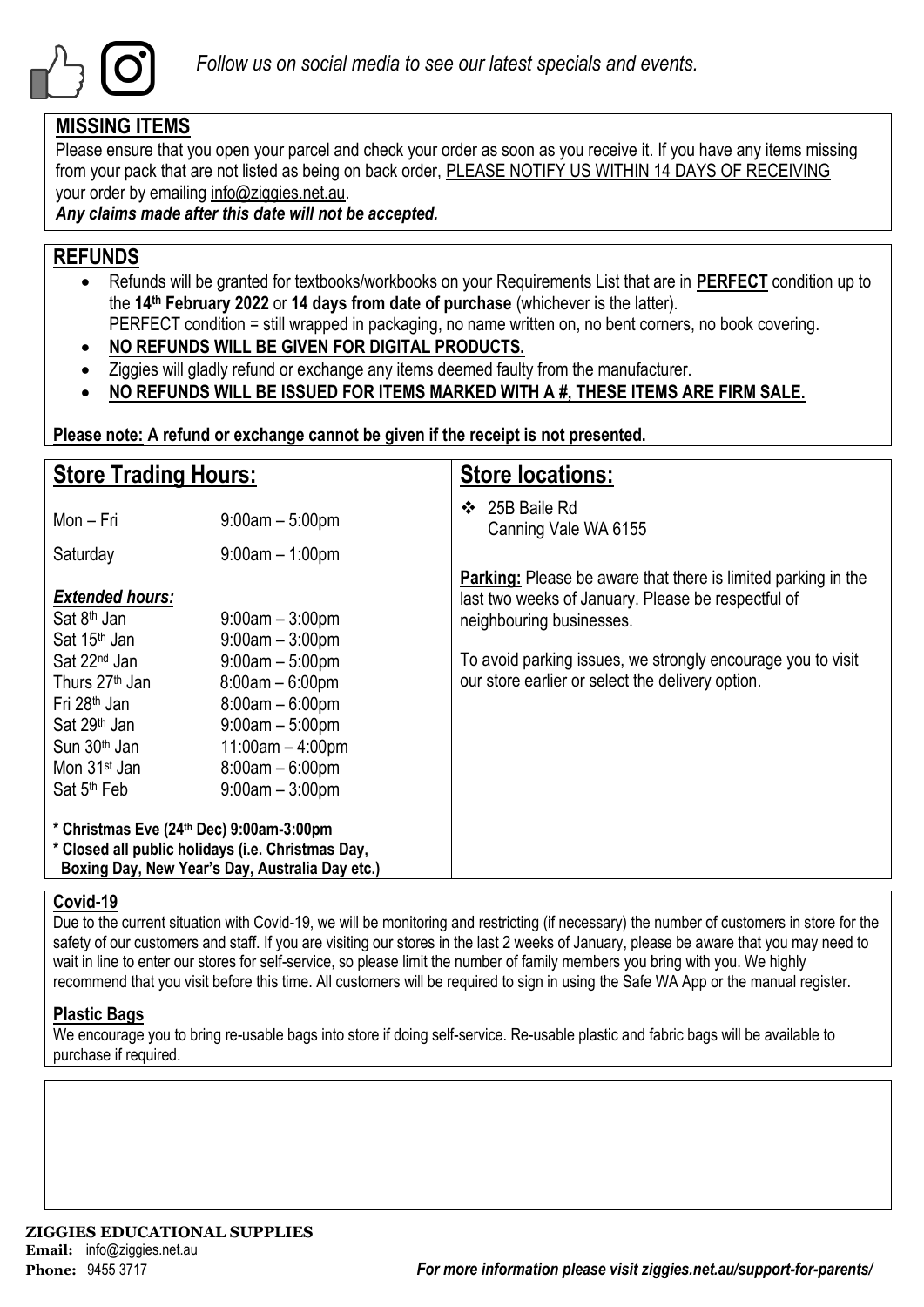**Student Name:** \_\_\_\_\_\_\_\_\_\_\_\_\_\_\_\_\_\_\_\_\_\_\_\_\_\_\_ **Parent Name: \_\_\_\_\_\_\_\_\_\_\_\_\_\_\_\_\_\_\_\_\_\_\_\_\_\_\_\_\_\_\_\_\_\_\_\_\_\_\_**

**Parent Contact #:** \_\_\_\_\_\_\_\_\_\_\_\_\_\_\_\_\_\_\_\_\_\_\_\_\_\_ **Email Contact: \_\_\_\_\_\_\_\_\_\_\_\_\_\_\_\_\_\_\_\_\_\_\_\_\_\_\_\_\_\_\_\_\_\_\_\_\_\_**

| <b>BIN LOC</b><br>QTY PRICE EA<br><b>ITEM</b><br><b>TOTAL</b><br><b>ITEMS FOR STUDENT USE</b><br>0050<br>Binder Lever Arch File A4 PE Blue<br>\$5.00<br>\$5.00<br>1<br>\$1.80<br>\$1.80<br>0161<br>Dividers A4 Plastic 5 Tab<br>1<br>0174<br>\$0.90<br>$\mathbf 1$<br>\$0.90<br>Document Wallet Cardboard Blue<br>0196<br>\$0.45<br>\$0.45<br>Eraser Large Vinyl<br>1<br>0289<br># Highlighter Maped Yellow<br>\$1.15<br>\$1.15<br>$\mathbf 1$<br>0292<br>Loose Leaf Refills A4 Ruled Reinforced 7mm Pk100<br>\$2.55<br>\$2.55<br>1<br>0406<br># Pen Medium Point Artline 8210 Blue<br>6<br>\$0.35<br>\$2.10<br>0407<br>\$0.35<br>\$1.05<br># Pen Medium Point Artline 8210 Red<br>3<br>0416<br>\$3.05<br>\$3.05<br>Pencil Case Name Micador 340x170mm<br>$\mathbf{1}$<br>0471<br>Pencil Sharpener Single Metal<br>\$0.65<br>\$0.65<br>1<br>0503<br>\$0.65<br>\$0.65<br>Ruler Plastic Celco Clear 30cm<br>$\mathbf 1$<br>0552<br>Tissues Facial 200 Sheets 2 PLY (supplied in bulk to school)<br>1<br>\$2.15<br>\$2.15<br>$1211*$<br>$\overline{2}$<br>\$0.45<br>\$0.90<br>Pencil Staedtler Natural Graphite HB<br>1272*<br># Hand Sanitising Gel Instant SwissCare Alcohol Based With Clip 53ml<br>\$4.50<br>1<br>\$4.50<br><b>SUBTOTAL</b><br>\$26.90<br><b>ANCIENT HISTORY GENERAL</b><br>\$3.10<br>0029<br>Binder A4 2D 25mm Red<br>\$3.10<br>$\mathbf 1$<br>0177<br>1<br>\$0.90<br>\$0.90<br>Document Wallet Cardboard Grey<br>0292<br>\$2.55<br>Loose Leaf Refills A4 Ruled Reinforced 7mm Pk100<br>$\mathbf{1}$<br>\$2.55<br>7306<br>\$72.95<br>\$72.95<br>Ancient Greece Using Evidence [Bradley, P.]<br>1<br><b>SUBTOTAL</b><br>\$79.50<br><b>BUSINESS MANAGEMENT &amp; ENTERPRISE ATAR 11</b><br>0130<br>\$1.55<br>\$1.55<br>Display Book A4 20 Inserts Black<br>$\mathbf 1$<br>Business Management & Enterprise A Resource for Yr 11 ATAR/Yr12 General [Criddle & Hinton]<br>8503<br>1<br>\$64.95<br>\$64.95<br><b>SUBTOTAL</b><br>\$66.50<br><b>CAREERS &amp; ENTERPRISE GENERAL 11</b><br>0126<br>\$1.55<br>\$1.55<br>Display Book A4 20 Inserts Clear Front Black<br>1<br>Document Wallet Cardboard Grey<br>0177<br>2<br>\$0.90<br>\$1.80<br>0235<br>Exercise Book Olympic A4 96 Page 8mm<br>$\mathbf 1$<br>\$1.20<br>\$1.20<br><b>SUBTOTAL</b><br>\$4.55<br><b>CERTIFICATE II IN BUSINESS</b><br>0130<br>Display Book A4 20 Inserts Black<br>\$1.55<br>\$1.55<br><b>SUBTOTAL</b><br>\$1.55<br><b>CERTIFICATE II IN COMMUNITY SERVICES</b><br>No resources required<br><b>CERTIFICATE II IN CREATIVE INDUSTRIES</b><br>1617*<br># USB Thumbdrive Verbatim Slider 32GB (available behind the counter at Ziggies)<br>\$9.95<br>\$9.95 | PLEASE TICK THE ITEMS YOU WISH TO PURCHASE |                 |  |  |  |  |
|---------------------------------------------------------------------------------------------------------------------------------------------------------------------------------------------------------------------------------------------------------------------------------------------------------------------------------------------------------------------------------------------------------------------------------------------------------------------------------------------------------------------------------------------------------------------------------------------------------------------------------------------------------------------------------------------------------------------------------------------------------------------------------------------------------------------------------------------------------------------------------------------------------------------------------------------------------------------------------------------------------------------------------------------------------------------------------------------------------------------------------------------------------------------------------------------------------------------------------------------------------------------------------------------------------------------------------------------------------------------------------------------------------------------------------------------------------------------------------------------------------------------------------------------------------------------------------------------------------------------------------------------------------------------------------------------------------------------------------------------------------------------------------------------------------------------------------------------------------------------------------------------------------------------------------------------------------------------------------------------------------------------------------------------------------------------------------------------------------------------------------------------------------------------------------------------------------------------------------------------------------------------------------------------------------------------------------------------------------------------------------------------------------------------------------------------------------------------------------------------------------------------------------------------------------------------------------------------------------------------------------------------------|--------------------------------------------|-----------------|--|--|--|--|
|                                                                                                                                                                                                                                                                                                                                                                                                                                                                                                                                                                                                                                                                                                                                                                                                                                                                                                                                                                                                                                                                                                                                                                                                                                                                                                                                                                                                                                                                                                                                                                                                                                                                                                                                                                                                                                                                                                                                                                                                                                                                                                                                                                                                                                                                                                                                                                                                                                                                                                                                                                                                                                                   |                                            |                 |  |  |  |  |
|                                                                                                                                                                                                                                                                                                                                                                                                                                                                                                                                                                                                                                                                                                                                                                                                                                                                                                                                                                                                                                                                                                                                                                                                                                                                                                                                                                                                                                                                                                                                                                                                                                                                                                                                                                                                                                                                                                                                                                                                                                                                                                                                                                                                                                                                                                                                                                                                                                                                                                                                                                                                                                                   |                                            |                 |  |  |  |  |
|                                                                                                                                                                                                                                                                                                                                                                                                                                                                                                                                                                                                                                                                                                                                                                                                                                                                                                                                                                                                                                                                                                                                                                                                                                                                                                                                                                                                                                                                                                                                                                                                                                                                                                                                                                                                                                                                                                                                                                                                                                                                                                                                                                                                                                                                                                                                                                                                                                                                                                                                                                                                                                                   |                                            |                 |  |  |  |  |
|                                                                                                                                                                                                                                                                                                                                                                                                                                                                                                                                                                                                                                                                                                                                                                                                                                                                                                                                                                                                                                                                                                                                                                                                                                                                                                                                                                                                                                                                                                                                                                                                                                                                                                                                                                                                                                                                                                                                                                                                                                                                                                                                                                                                                                                                                                                                                                                                                                                                                                                                                                                                                                                   |                                            |                 |  |  |  |  |
|                                                                                                                                                                                                                                                                                                                                                                                                                                                                                                                                                                                                                                                                                                                                                                                                                                                                                                                                                                                                                                                                                                                                                                                                                                                                                                                                                                                                                                                                                                                                                                                                                                                                                                                                                                                                                                                                                                                                                                                                                                                                                                                                                                                                                                                                                                                                                                                                                                                                                                                                                                                                                                                   |                                            |                 |  |  |  |  |
|                                                                                                                                                                                                                                                                                                                                                                                                                                                                                                                                                                                                                                                                                                                                                                                                                                                                                                                                                                                                                                                                                                                                                                                                                                                                                                                                                                                                                                                                                                                                                                                                                                                                                                                                                                                                                                                                                                                                                                                                                                                                                                                                                                                                                                                                                                                                                                                                                                                                                                                                                                                                                                                   |                                            |                 |  |  |  |  |
|                                                                                                                                                                                                                                                                                                                                                                                                                                                                                                                                                                                                                                                                                                                                                                                                                                                                                                                                                                                                                                                                                                                                                                                                                                                                                                                                                                                                                                                                                                                                                                                                                                                                                                                                                                                                                                                                                                                                                                                                                                                                                                                                                                                                                                                                                                                                                                                                                                                                                                                                                                                                                                                   |                                            |                 |  |  |  |  |
|                                                                                                                                                                                                                                                                                                                                                                                                                                                                                                                                                                                                                                                                                                                                                                                                                                                                                                                                                                                                                                                                                                                                                                                                                                                                                                                                                                                                                                                                                                                                                                                                                                                                                                                                                                                                                                                                                                                                                                                                                                                                                                                                                                                                                                                                                                                                                                                                                                                                                                                                                                                                                                                   |                                            |                 |  |  |  |  |
|                                                                                                                                                                                                                                                                                                                                                                                                                                                                                                                                                                                                                                                                                                                                                                                                                                                                                                                                                                                                                                                                                                                                                                                                                                                                                                                                                                                                                                                                                                                                                                                                                                                                                                                                                                                                                                                                                                                                                                                                                                                                                                                                                                                                                                                                                                                                                                                                                                                                                                                                                                                                                                                   |                                            |                 |  |  |  |  |
|                                                                                                                                                                                                                                                                                                                                                                                                                                                                                                                                                                                                                                                                                                                                                                                                                                                                                                                                                                                                                                                                                                                                                                                                                                                                                                                                                                                                                                                                                                                                                                                                                                                                                                                                                                                                                                                                                                                                                                                                                                                                                                                                                                                                                                                                                                                                                                                                                                                                                                                                                                                                                                                   |                                            |                 |  |  |  |  |
|                                                                                                                                                                                                                                                                                                                                                                                                                                                                                                                                                                                                                                                                                                                                                                                                                                                                                                                                                                                                                                                                                                                                                                                                                                                                                                                                                                                                                                                                                                                                                                                                                                                                                                                                                                                                                                                                                                                                                                                                                                                                                                                                                                                                                                                                                                                                                                                                                                                                                                                                                                                                                                                   |                                            |                 |  |  |  |  |
|                                                                                                                                                                                                                                                                                                                                                                                                                                                                                                                                                                                                                                                                                                                                                                                                                                                                                                                                                                                                                                                                                                                                                                                                                                                                                                                                                                                                                                                                                                                                                                                                                                                                                                                                                                                                                                                                                                                                                                                                                                                                                                                                                                                                                                                                                                                                                                                                                                                                                                                                                                                                                                                   |                                            |                 |  |  |  |  |
|                                                                                                                                                                                                                                                                                                                                                                                                                                                                                                                                                                                                                                                                                                                                                                                                                                                                                                                                                                                                                                                                                                                                                                                                                                                                                                                                                                                                                                                                                                                                                                                                                                                                                                                                                                                                                                                                                                                                                                                                                                                                                                                                                                                                                                                                                                                                                                                                                                                                                                                                                                                                                                                   |                                            |                 |  |  |  |  |
|                                                                                                                                                                                                                                                                                                                                                                                                                                                                                                                                                                                                                                                                                                                                                                                                                                                                                                                                                                                                                                                                                                                                                                                                                                                                                                                                                                                                                                                                                                                                                                                                                                                                                                                                                                                                                                                                                                                                                                                                                                                                                                                                                                                                                                                                                                                                                                                                                                                                                                                                                                                                                                                   |                                            |                 |  |  |  |  |
|                                                                                                                                                                                                                                                                                                                                                                                                                                                                                                                                                                                                                                                                                                                                                                                                                                                                                                                                                                                                                                                                                                                                                                                                                                                                                                                                                                                                                                                                                                                                                                                                                                                                                                                                                                                                                                                                                                                                                                                                                                                                                                                                                                                                                                                                                                                                                                                                                                                                                                                                                                                                                                                   |                                            |                 |  |  |  |  |
|                                                                                                                                                                                                                                                                                                                                                                                                                                                                                                                                                                                                                                                                                                                                                                                                                                                                                                                                                                                                                                                                                                                                                                                                                                                                                                                                                                                                                                                                                                                                                                                                                                                                                                                                                                                                                                                                                                                                                                                                                                                                                                                                                                                                                                                                                                                                                                                                                                                                                                                                                                                                                                                   |                                            |                 |  |  |  |  |
|                                                                                                                                                                                                                                                                                                                                                                                                                                                                                                                                                                                                                                                                                                                                                                                                                                                                                                                                                                                                                                                                                                                                                                                                                                                                                                                                                                                                                                                                                                                                                                                                                                                                                                                                                                                                                                                                                                                                                                                                                                                                                                                                                                                                                                                                                                                                                                                                                                                                                                                                                                                                                                                   |                                            |                 |  |  |  |  |
|                                                                                                                                                                                                                                                                                                                                                                                                                                                                                                                                                                                                                                                                                                                                                                                                                                                                                                                                                                                                                                                                                                                                                                                                                                                                                                                                                                                                                                                                                                                                                                                                                                                                                                                                                                                                                                                                                                                                                                                                                                                                                                                                                                                                                                                                                                                                                                                                                                                                                                                                                                                                                                                   |                                            |                 |  |  |  |  |
|                                                                                                                                                                                                                                                                                                                                                                                                                                                                                                                                                                                                                                                                                                                                                                                                                                                                                                                                                                                                                                                                                                                                                                                                                                                                                                                                                                                                                                                                                                                                                                                                                                                                                                                                                                                                                                                                                                                                                                                                                                                                                                                                                                                                                                                                                                                                                                                                                                                                                                                                                                                                                                                   |                                            |                 |  |  |  |  |
|                                                                                                                                                                                                                                                                                                                                                                                                                                                                                                                                                                                                                                                                                                                                                                                                                                                                                                                                                                                                                                                                                                                                                                                                                                                                                                                                                                                                                                                                                                                                                                                                                                                                                                                                                                                                                                                                                                                                                                                                                                                                                                                                                                                                                                                                                                                                                                                                                                                                                                                                                                                                                                                   |                                            |                 |  |  |  |  |
|                                                                                                                                                                                                                                                                                                                                                                                                                                                                                                                                                                                                                                                                                                                                                                                                                                                                                                                                                                                                                                                                                                                                                                                                                                                                                                                                                                                                                                                                                                                                                                                                                                                                                                                                                                                                                                                                                                                                                                                                                                                                                                                                                                                                                                                                                                                                                                                                                                                                                                                                                                                                                                                   |                                            |                 |  |  |  |  |
|                                                                                                                                                                                                                                                                                                                                                                                                                                                                                                                                                                                                                                                                                                                                                                                                                                                                                                                                                                                                                                                                                                                                                                                                                                                                                                                                                                                                                                                                                                                                                                                                                                                                                                                                                                                                                                                                                                                                                                                                                                                                                                                                                                                                                                                                                                                                                                                                                                                                                                                                                                                                                                                   |                                            |                 |  |  |  |  |
|                                                                                                                                                                                                                                                                                                                                                                                                                                                                                                                                                                                                                                                                                                                                                                                                                                                                                                                                                                                                                                                                                                                                                                                                                                                                                                                                                                                                                                                                                                                                                                                                                                                                                                                                                                                                                                                                                                                                                                                                                                                                                                                                                                                                                                                                                                                                                                                                                                                                                                                                                                                                                                                   |                                            |                 |  |  |  |  |
|                                                                                                                                                                                                                                                                                                                                                                                                                                                                                                                                                                                                                                                                                                                                                                                                                                                                                                                                                                                                                                                                                                                                                                                                                                                                                                                                                                                                                                                                                                                                                                                                                                                                                                                                                                                                                                                                                                                                                                                                                                                                                                                                                                                                                                                                                                                                                                                                                                                                                                                                                                                                                                                   |                                            |                 |  |  |  |  |
|                                                                                                                                                                                                                                                                                                                                                                                                                                                                                                                                                                                                                                                                                                                                                                                                                                                                                                                                                                                                                                                                                                                                                                                                                                                                                                                                                                                                                                                                                                                                                                                                                                                                                                                                                                                                                                                                                                                                                                                                                                                                                                                                                                                                                                                                                                                                                                                                                                                                                                                                                                                                                                                   |                                            |                 |  |  |  |  |
|                                                                                                                                                                                                                                                                                                                                                                                                                                                                                                                                                                                                                                                                                                                                                                                                                                                                                                                                                                                                                                                                                                                                                                                                                                                                                                                                                                                                                                                                                                                                                                                                                                                                                                                                                                                                                                                                                                                                                                                                                                                                                                                                                                                                                                                                                                                                                                                                                                                                                                                                                                                                                                                   |                                            |                 |  |  |  |  |
|                                                                                                                                                                                                                                                                                                                                                                                                                                                                                                                                                                                                                                                                                                                                                                                                                                                                                                                                                                                                                                                                                                                                                                                                                                                                                                                                                                                                                                                                                                                                                                                                                                                                                                                                                                                                                                                                                                                                                                                                                                                                                                                                                                                                                                                                                                                                                                                                                                                                                                                                                                                                                                                   |                                            |                 |  |  |  |  |
|                                                                                                                                                                                                                                                                                                                                                                                                                                                                                                                                                                                                                                                                                                                                                                                                                                                                                                                                                                                                                                                                                                                                                                                                                                                                                                                                                                                                                                                                                                                                                                                                                                                                                                                                                                                                                                                                                                                                                                                                                                                                                                                                                                                                                                                                                                                                                                                                                                                                                                                                                                                                                                                   |                                            |                 |  |  |  |  |
|                                                                                                                                                                                                                                                                                                                                                                                                                                                                                                                                                                                                                                                                                                                                                                                                                                                                                                                                                                                                                                                                                                                                                                                                                                                                                                                                                                                                                                                                                                                                                                                                                                                                                                                                                                                                                                                                                                                                                                                                                                                                                                                                                                                                                                                                                                                                                                                                                                                                                                                                                                                                                                                   |                                            |                 |  |  |  |  |
|                                                                                                                                                                                                                                                                                                                                                                                                                                                                                                                                                                                                                                                                                                                                                                                                                                                                                                                                                                                                                                                                                                                                                                                                                                                                                                                                                                                                                                                                                                                                                                                                                                                                                                                                                                                                                                                                                                                                                                                                                                                                                                                                                                                                                                                                                                                                                                                                                                                                                                                                                                                                                                                   |                                            |                 |  |  |  |  |
|                                                                                                                                                                                                                                                                                                                                                                                                                                                                                                                                                                                                                                                                                                                                                                                                                                                                                                                                                                                                                                                                                                                                                                                                                                                                                                                                                                                                                                                                                                                                                                                                                                                                                                                                                                                                                                                                                                                                                                                                                                                                                                                                                                                                                                                                                                                                                                                                                                                                                                                                                                                                                                                   |                                            |                 |  |  |  |  |
|                                                                                                                                                                                                                                                                                                                                                                                                                                                                                                                                                                                                                                                                                                                                                                                                                                                                                                                                                                                                                                                                                                                                                                                                                                                                                                                                                                                                                                                                                                                                                                                                                                                                                                                                                                                                                                                                                                                                                                                                                                                                                                                                                                                                                                                                                                                                                                                                                                                                                                                                                                                                                                                   |                                            |                 |  |  |  |  |
|                                                                                                                                                                                                                                                                                                                                                                                                                                                                                                                                                                                                                                                                                                                                                                                                                                                                                                                                                                                                                                                                                                                                                                                                                                                                                                                                                                                                                                                                                                                                                                                                                                                                                                                                                                                                                                                                                                                                                                                                                                                                                                                                                                                                                                                                                                                                                                                                                                                                                                                                                                                                                                                   |                                            |                 |  |  |  |  |
|                                                                                                                                                                                                                                                                                                                                                                                                                                                                                                                                                                                                                                                                                                                                                                                                                                                                                                                                                                                                                                                                                                                                                                                                                                                                                                                                                                                                                                                                                                                                                                                                                                                                                                                                                                                                                                                                                                                                                                                                                                                                                                                                                                                                                                                                                                                                                                                                                                                                                                                                                                                                                                                   |                                            |                 |  |  |  |  |
|                                                                                                                                                                                                                                                                                                                                                                                                                                                                                                                                                                                                                                                                                                                                                                                                                                                                                                                                                                                                                                                                                                                                                                                                                                                                                                                                                                                                                                                                                                                                                                                                                                                                                                                                                                                                                                                                                                                                                                                                                                                                                                                                                                                                                                                                                                                                                                                                                                                                                                                                                                                                                                                   |                                            |                 |  |  |  |  |
|                                                                                                                                                                                                                                                                                                                                                                                                                                                                                                                                                                                                                                                                                                                                                                                                                                                                                                                                                                                                                                                                                                                                                                                                                                                                                                                                                                                                                                                                                                                                                                                                                                                                                                                                                                                                                                                                                                                                                                                                                                                                                                                                                                                                                                                                                                                                                                                                                                                                                                                                                                                                                                                   |                                            |                 |  |  |  |  |
|                                                                                                                                                                                                                                                                                                                                                                                                                                                                                                                                                                                                                                                                                                                                                                                                                                                                                                                                                                                                                                                                                                                                                                                                                                                                                                                                                                                                                                                                                                                                                                                                                                                                                                                                                                                                                                                                                                                                                                                                                                                                                                                                                                                                                                                                                                                                                                                                                                                                                                                                                                                                                                                   |                                            |                 |  |  |  |  |
|                                                                                                                                                                                                                                                                                                                                                                                                                                                                                                                                                                                                                                                                                                                                                                                                                                                                                                                                                                                                                                                                                                                                                                                                                                                                                                                                                                                                                                                                                                                                                                                                                                                                                                                                                                                                                                                                                                                                                                                                                                                                                                                                                                                                                                                                                                                                                                                                                                                                                                                                                                                                                                                   |                                            |                 |  |  |  |  |
|                                                                                                                                                                                                                                                                                                                                                                                                                                                                                                                                                                                                                                                                                                                                                                                                                                                                                                                                                                                                                                                                                                                                                                                                                                                                                                                                                                                                                                                                                                                                                                                                                                                                                                                                                                                                                                                                                                                                                                                                                                                                                                                                                                                                                                                                                                                                                                                                                                                                                                                                                                                                                                                   |                                            |                 |  |  |  |  |
|                                                                                                                                                                                                                                                                                                                                                                                                                                                                                                                                                                                                                                                                                                                                                                                                                                                                                                                                                                                                                                                                                                                                                                                                                                                                                                                                                                                                                                                                                                                                                                                                                                                                                                                                                                                                                                                                                                                                                                                                                                                                                                                                                                                                                                                                                                                                                                                                                                                                                                                                                                                                                                                   |                                            |                 |  |  |  |  |
|                                                                                                                                                                                                                                                                                                                                                                                                                                                                                                                                                                                                                                                                                                                                                                                                                                                                                                                                                                                                                                                                                                                                                                                                                                                                                                                                                                                                                                                                                                                                                                                                                                                                                                                                                                                                                                                                                                                                                                                                                                                                                                                                                                                                                                                                                                                                                                                                                                                                                                                                                                                                                                                   |                                            |                 |  |  |  |  |
|                                                                                                                                                                                                                                                                                                                                                                                                                                                                                                                                                                                                                                                                                                                                                                                                                                                                                                                                                                                                                                                                                                                                                                                                                                                                                                                                                                                                                                                                                                                                                                                                                                                                                                                                                                                                                                                                                                                                                                                                                                                                                                                                                                                                                                                                                                                                                                                                                                                                                                                                                                                                                                                   |                                            |                 |  |  |  |  |
|                                                                                                                                                                                                                                                                                                                                                                                                                                                                                                                                                                                                                                                                                                                                                                                                                                                                                                                                                                                                                                                                                                                                                                                                                                                                                                                                                                                                                                                                                                                                                                                                                                                                                                                                                                                                                                                                                                                                                                                                                                                                                                                                                                                                                                                                                                                                                                                                                                                                                                                                                                                                                                                   |                                            |                 |  |  |  |  |
|                                                                                                                                                                                                                                                                                                                                                                                                                                                                                                                                                                                                                                                                                                                                                                                                                                                                                                                                                                                                                                                                                                                                                                                                                                                                                                                                                                                                                                                                                                                                                                                                                                                                                                                                                                                                                                                                                                                                                                                                                                                                                                                                                                                                                                                                                                                                                                                                                                                                                                                                                                                                                                                   |                                            | <b>SUBTOTAL</b> |  |  |  |  |

### **CERTIFICATE II IN DANCE**

*For classes, students will need to purchase tan half-sole shoes, a Thunder Ohana T-shirt and will need to wear black bike pants or leggings. Teacher will advise at the beginning of 2022 when custom merchandise is available.*

*For performances, students will need to purchase tan convertible stockings from Dance Alley (Canning Vale) or Obsessions (Maddington) and earrings from Mrs Lockyer/Miss Brealey.*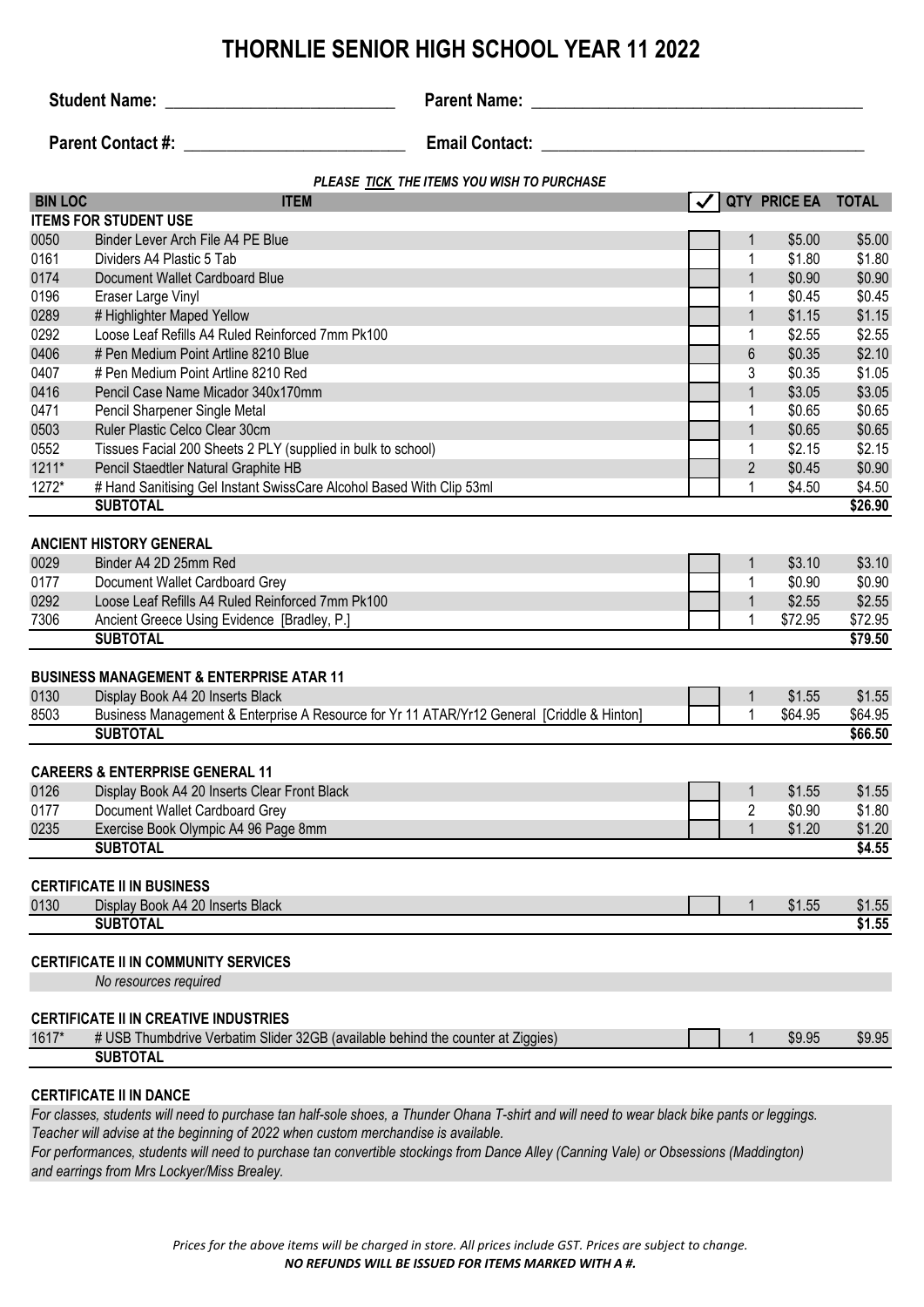### **CERTIFICATE II IN HOSPITALITY**

|       | 0 LINIII 10A I LIIII 1100 I 11A LII 1                                                                                       |                |         |          |
|-------|-----------------------------------------------------------------------------------------------------------------------------|----------------|---------|----------|
| 0130  | Display Book A4 20 Inserts Black                                                                                            | 1              | \$1.55  | \$1.55   |
|       | <b>SUBTOTAL</b>                                                                                                             |                |         | \$1.55   |
|       |                                                                                                                             |                |         |          |
|       | <b>CERTIFICATE II IN SPORT &amp; RECREATION</b>                                                                             |                |         |          |
|       | White PE polo shirt with school logo "Physical Education" for ALL PE classes - can be purchased from Phys Ed Office \$33.00 |                |         |          |
| 0140  | Display Book A4 20 Inserts Yellow                                                                                           | 2              | \$1.55  | \$3.10   |
| 0246  | Exercise Book Olympic A4 128 page 8mm                                                                                       | $\mathbf 1$    | \$1.45  | \$1.45   |
|       | <b>SUBTOTAL</b>                                                                                                             |                |         | \$4.55   |
|       |                                                                                                                             |                |         |          |
|       | <b>CERTIFICATE II VISUAL ARTS - FURNITURE</b>                                                                               |                |         |          |
| 0196  | Eraser Large Vinyl                                                                                                          | $\overline{2}$ | \$0.45  | \$0.90   |
| 0441  | Pencil Standard HB Columbia Copperplate                                                                                     | $\overline{2}$ | \$0.40  | \$0.80   |
|       | <b>SUBTOTAL</b>                                                                                                             |                |         | \$1.70   |
|       |                                                                                                                             |                |         |          |
|       | <b>CHEMISTRY ATAR 11</b>                                                                                                    |                |         |          |
| 7204  | Pearson Chemistry WA Year 11 Student Bk/eBook                                                                               | 1              | \$89.95 | \$89.95  |
| 7205  | Essential Chemistry ATAR 1 + 2 (with online access) [Lucarelli, Nick]                                                       | 1              | \$79.95 | \$79.95  |
| 7207* | Exploring Chemistry Year 11: Experiments, Investigations & Problems                                                         | $\mathbf{1}$   | \$42.95 | \$42.95  |
| 7208  | Chemistry Year 11 ATAR Course Study Guide Revised Edition [Lucarelli, M & Proctor, D.]                                      | 1              | \$54.00 | \$54.00  |
|       | <b>SUBTOTAL</b>                                                                                                             |                |         | \$266.85 |
|       |                                                                                                                             |                |         |          |
|       | <b>COMPUTER SCIENCE ATAR 11</b>                                                                                             |                |         |          |
| 0130  | Display Book A4 20 Inserts Black                                                                                            | $\overline{2}$ | \$1.55  | \$3.10   |
| 1130* | Mathomat V2 Template With Wallet & Poster                                                                                   | 1              | \$9.50  | \$9.50   |
| 1617* | # USB Thumbdrive Verbatim Slider 32GB (available behind the counter at Ziggies)                                             | $\mathbf 1$    | \$9.95  | \$9.95   |
|       | <b>SUBTOTAL</b>                                                                                                             |                |         | \$22.55  |
|       |                                                                                                                             |                |         |          |
|       | <b>ENGLISH AS AN ADDITIONAL LANGUAGE ATAR 11</b>                                                                            |                |         |          |
| 0050  | Binder Lever Arch File A4 PE Blue                                                                                           |                | \$5.00  |          |
|       |                                                                                                                             | $\mathbf{1}$   |         | \$5.00   |
| 0130  | Display Book A4 20 Inserts Black                                                                                            | 1              | \$1.55  | \$1.55   |
| 0292  | Loose Leaf Refills A4 Ruled Reinforced 7mm Pk100                                                                            | $\mathbf{1}$   | \$2.55  | \$2.55   |
| 2421  | Australian Student's Oxford Dictionary [Gwynn, Mark]                                                                        | 1              | \$39.95 | \$39.95  |
| 9108  | The Happiest Refugee [Do, A]                                                                                                | $\mathbf 1$    | \$32.99 | \$32.99  |
|       | <b>SUBTOTAL</b>                                                                                                             |                |         | \$82.04  |
|       |                                                                                                                             |                |         |          |
|       | <b>ENGLISH AS AN ADDITIONAL LANGUAGE GENERAL 11</b>                                                                         |                |         |          |
| 0050  | Binder Lever Arch File A4 PE Blue                                                                                           | $\mathbf 1$    | \$5.00  | \$5.00   |
| 0126  | Display Book A4 20 Inserts Clear Front Black                                                                                |                | \$1.55  | \$1.55   |
| 0292  | Loose Leaf Refills A4 Ruled Reinforced 7mm Pk100                                                                            | 1              | \$2.55  | \$2.55   |
| 2421  | Australian Student's Oxford Dictionary [Gwynn, Mark]                                                                        | 1              | \$39.95 | \$39.95  |
| 9108  | The Happiest Refugee [Do, A]                                                                                                | 1              | \$32.99 | \$32.99  |
|       | <b>SUBTOTAL</b>                                                                                                             |                |         | \$82.04  |
|       |                                                                                                                             |                |         |          |
|       | <b>ENGLISH ATAR 11</b>                                                                                                      |                |         |          |
| 0026  | Binder A4 2D 25mm Black                                                                                                     | 1              | \$3.10  | \$3.10   |
| 0169  | Document Wallet A4 With Button Blue                                                                                         | 1              | \$1.10  | \$1.10   |
| 0292  | Loose Leaf Refills A4 Ruled Reinforced 7mm Pk100                                                                            | 1              | \$2.55  | \$2.55   |
| 1617* | # USB Thumbdrive Verbatim Slider 32GB (available behind the counter at Ziggies)                                             | 1              | \$9.95  | \$9.95   |
| 9140  | Montana 1948 [Watson, Larry]                                                                                                | $\mathbf{1}$   | \$16.95 | \$16.95  |
|       | <b>SUBTOTAL</b>                                                                                                             |                |         |          |
|       |                                                                                                                             |                |         | \$33.65  |
|       | <b>ENGLISH FOUNDATION 11</b>                                                                                                |                |         |          |
|       |                                                                                                                             |                |         |          |
| 0026  | Binder A4 2D 25mm Black                                                                                                     | 1              | \$3.10  | \$3.10   |
| 0169  | Document Wallet A4 With Button Blue                                                                                         | 1              | \$1.10  | \$1.10   |
| 0292  | Loose Leaf Refills A4 Ruled Reinforced 7mm Pk100                                                                            | $\mathbf 1$    | \$2.55  | \$2.55   |
| 1617* | # USB Thumbdrive Verbatim Slider 32GB (available behind the counter at Ziggies)                                             | 1              | \$9.95  | \$9.95   |
|       | <b>SUBTOTAL</b>                                                                                                             |                |         | \$16.70  |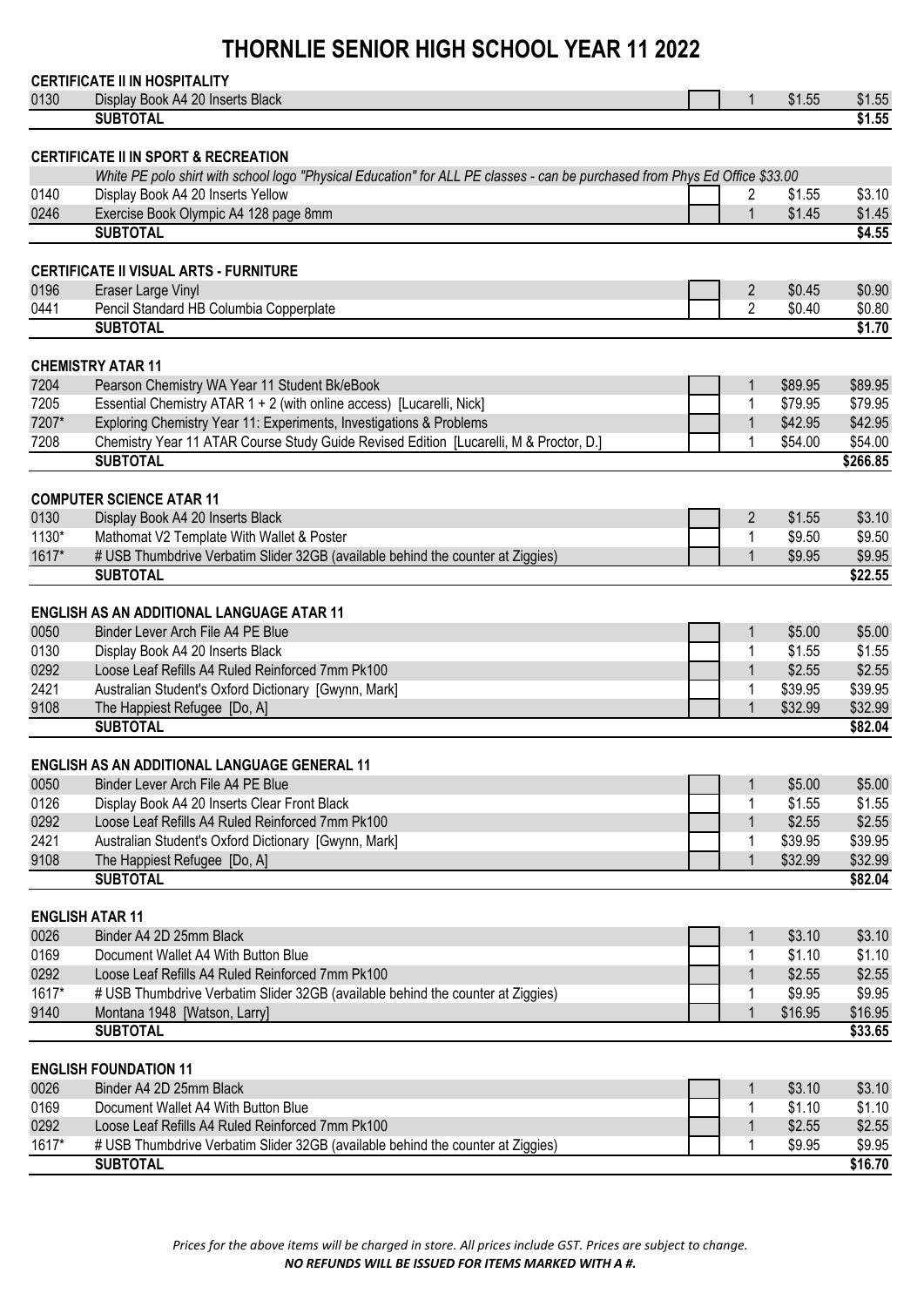|       | <b>ENGLISH GENERAL 11</b>                                                                        |                 |          |                             |
|-------|--------------------------------------------------------------------------------------------------|-----------------|----------|-----------------------------|
| 0026  | Binder A4 2D 25mm Black                                                                          | 1               | \$3.10   | \$3.10                      |
| 0169  | Document Wallet A4 With Button Blue                                                              | 1               | \$1.10   | \$1.10                      |
| 0292  | Loose Leaf Refills A4 Ruled Reinforced 7mm Pk100                                                 | $\mathbf{1}$    | \$2.55   | \$2.55                      |
| 1617* | # USB Thumbdrive Verbatim Slider 32GB (available behind the counter at Ziggies)                  | 1               | \$9.95   | \$9.95                      |
|       | <b>SUBTOTAL</b>                                                                                  |                 |          | \$16.70                     |
|       | <b>FOOD SCIENCE &amp; TECHNOLOGY GENERAL 11</b>                                                  |                 |          |                             |
|       | No resources required                                                                            |                 |          |                             |
|       |                                                                                                  |                 |          |                             |
| 0130  | <b>HEALTH STUDIES ATAR 11</b><br>Display Book A4 20 Inserts Black                                | 1               | \$1.55   | \$1.55                      |
| 0235  | Exercise Book Olympic A4 96 Page 8mm                                                             | 1               | \$1.20   | \$1.20                      |
| 7504  | Health Studies Year 11 ATAR 2nd Edition [Lockart, Emily]                                         | $\mathbf 1$     | \$70.00  | \$70.00                     |
|       | <b>SUBTOTAL</b>                                                                                  |                 |          | \$72.75                     |
|       |                                                                                                  |                 |          |                             |
| 0130  | <b>HEALTH STUDIES GENERAL 11</b><br>Display Book A4 20 Inserts Black                             |                 | \$1.55   | \$1.55                      |
| 0246  | Exercise Book Olympic A4 128 page 8mm                                                            | 1<br>1          | \$1.45   | \$1.45                      |
|       | <b>SUBTOTAL</b>                                                                                  |                 |          | \$3.00                      |
|       |                                                                                                  |                 |          |                             |
|       | <b>HUMAN BIOLOGY ATAR 11</b>                                                                     |                 |          |                             |
| 7210  | Human Perspectives Units 1 & 2 Student Bk + 26 Month Nelson NetBook (8th Edn) [Whan]             | 1               | \$82.95  | \$82.95                     |
| 7211  | Human Biology Year 11 ATAR Course Study Guide Revised Edition [Walster, P.]                      | 1               | \$54.00  | \$54.00                     |
|       | <b>SUBTOTAL</b>                                                                                  |                 |          | \$136.95                    |
|       | <b>HUMAN BIOLOGY GENERAL - YEAR 11</b>                                                           |                 |          |                             |
|       | No resources required.                                                                           |                 |          |                             |
|       |                                                                                                  |                 |          |                             |
|       |                                                                                                  |                 |          |                             |
|       | <b>INTEGRATED SCIENCE GENERAL 11</b>                                                             |                 |          |                             |
| 0246  | Exercise Book Olympic A4 128 page 8mm                                                            | 1               | \$1.45   | \$1.45                      |
|       | <b>SUBTOTAL</b>                                                                                  |                 |          | \$1.45                      |
|       | <b>JAPANESE ATAR 11</b>                                                                          |                 |          |                             |
| 0140  | Display Book A4 20 Inserts Yellow                                                                | 1               | \$1.55   | \$1.55                      |
| 0223  | Exercise Book Olympic A4 64 Page 8mm                                                             | 1               | \$1.05   | \$1.05                      |
| 2428  | Random House Japanese/English Dictionary                                                         | 1               | \$29.99  | \$29.99                     |
|       | <b>SUBTOTAL</b>                                                                                  |                 |          | \$32.59                     |
|       |                                                                                                  |                 |          |                             |
| 0196  | <b>MATERIALS, DESIGN &amp; TECHNOLOGY: WOOD GENERAL 11</b><br>Eraser Large Vinyl                 | $\overline{2}$  | \$0.45   | \$0.90                      |
| 0441  | Pencil Standard HB Columbia Copperplate                                                          | $\overline{2}$  | \$0.40   | \$0.80                      |
|       | <b>SUBTOTAL</b>                                                                                  |                 |          | \$1.70                      |
|       |                                                                                                  |                 |          |                             |
|       | <b>MATHEMATICS APPLICATIONS ATAR 11</b>                                                          |                 |          |                             |
| 0246  | Exercise Book Olympic A4 128 page 8mm                                                            | $6\phantom{1}6$ | \$1.45   | 8.7                         |
| 0506  | Ruler Wooden 30cm                                                                                | 1               | \$0.65   | 0.65                        |
| 1600* | # Calculator Casio Classpad 400 (available behind the counter at Ziggies)                        | 1               | \$247.95 | 247.95                      |
| 7111  | Mathematics Applications Year 11 ATAR Course Revision Series Revised Edition [Mooney, S.]        | 1               | \$54.00  | 54                          |
| 7929* | Mathematics Applications Year 11 Unit 1 Workbook [John Klup]                                     | 1               | \$42.00  | \$42.00                     |
| 7930* | Mathematics Applications Year 11 Unit 2 Workbook [John Klup]<br><b>SUBTOTAL</b>                  | 1               | \$42.00  | \$42.00<br>$\sqrt{3}395.30$ |
|       |                                                                                                  |                 |          |                             |
|       | <b>MATHEMATICS ESSENTIALS GENERAL 11</b>                                                         |                 |          |                             |
| 0246  | Exercise Book Olympic A4 128 page 8mm                                                            | 5               | \$1.45   | \$7.25                      |
| 0506  | Ruler Wooden 30cm                                                                                | 1               | \$0.65   | \$0.65                      |
| 1605* | Calculator Scientific HP 10S (available behind the counter at Ziggies)                           | 1               | \$24.95  | \$24.95                     |
| 7103  | Nelson Senior Maths 11 Mathematics Essentials Student Book 2ed [Thomson, Sue]<br><b>SUBTOTAL</b> |                 | \$77.95  | \$77.95<br>\$110.80         |
|       |                                                                                                  |                 |          |                             |

*Prices for the above items will be charged in store. All prices include GST. Prices are subject to change. NO REFUNDS WILL BE ISSUED FOR ITEMS MARKED WITH A #.*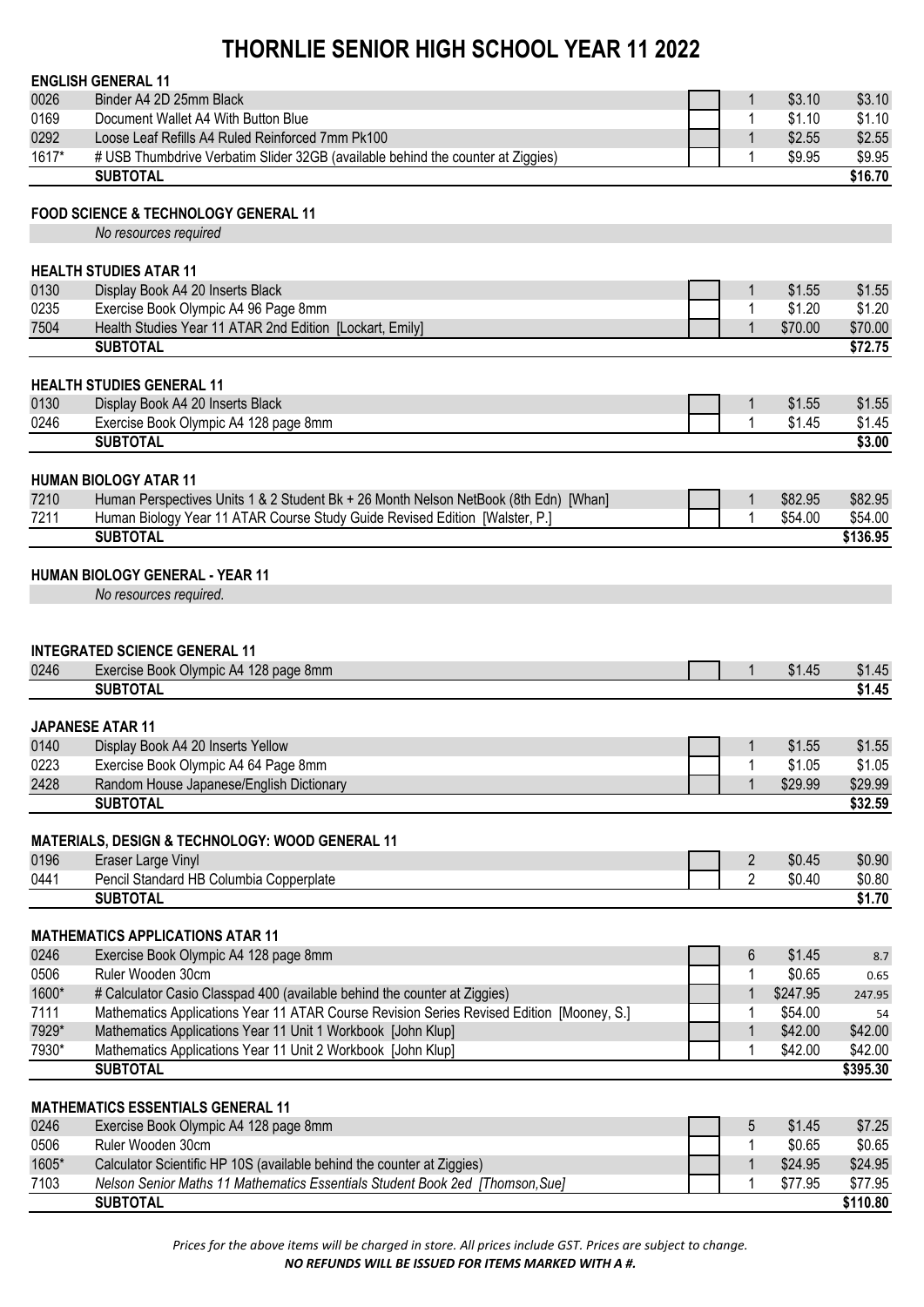|       | <b>MATHEMATICS FOUNDATION 11</b>                                                                                                                        |                |          |          |
|-------|---------------------------------------------------------------------------------------------------------------------------------------------------------|----------------|----------|----------|
| 0246  | Exercise Book Olympic A4 128 page 8mm                                                                                                                   | 3              | \$1.45   | \$4.35   |
| 1605* | Calculator Scientific HP 10S (available behind the counter at Ziggies)                                                                                  | 1              | \$24.95  | \$24.95  |
| 7100* | Foundations Maths for Unit 1 (MAWA)                                                                                                                     | $\mathbf 1$    | \$36.00  | \$36.00  |
|       | <b>SUBTOTAL</b>                                                                                                                                         |                |          | \$65.30  |
|       |                                                                                                                                                         |                |          |          |
|       | <b>MATHEMATICS METHODS ATAR 11</b>                                                                                                                      |                |          |          |
|       | Maths Methods Unit 1 and 2 (J. Klup) \$80.00 - you can pay at the front office and then bring the receipt to the Maths Office to pick up your textbooks |                |          |          |
| 0246  | Exercise Book Olympic A4 128 page 8mm                                                                                                                   | 6              | \$1.45   | 8.7      |
| 0248  | Graph Book Spirax A4 48 Page 5mm Grid                                                                                                                   | 1              | \$1.30   | 1.3      |
| 1600* | # Calculator Casio Classpad 400 (available behind the counter at Ziggies)                                                                               | 1              | \$247.95 | 247.95   |
| 7117  | Mathematics Methods Year 11 ATAR Course Revision Series [Lee, O T]                                                                                      | 1              | \$54.00  | \$54.00  |
| 7946* | Mathematics Methods Year 11 Unit 1 Workbook [Klup, John]                                                                                                | 1              | \$42.00  | \$42.00  |
| 7947* | Mathematics Methods Year 11 Unit 2 Workbook [Klup, John]                                                                                                | $\mathbf 1$    | \$42.00  | \$42.00  |
|       | <b>SUBTOTAL</b>                                                                                                                                         |                |          | \$395.95 |
|       | <b>MATHEMATICS SPECIALIST ATAR 11</b>                                                                                                                   |                |          |          |
| 7120  | Mathematics Specialist Year 11 ATAR Course Study Guide Revised Edition [Hine, G. & McNab, N.]                                                           | 1              | \$50.00  | \$50.00  |
| 7925  | Mathematics Specialist Year 11 ATAR Course Textbook [Lee]                                                                                               | 1              | \$80.00  | \$80.00  |
|       | <b>SUBTOTAL</b>                                                                                                                                         |                |          | \$130.00 |
|       |                                                                                                                                                         |                |          |          |
|       | <b>MUSIC GENERAL 11</b>                                                                                                                                 |                |          |          |
| 0130  | Display Book A4 20 Inserts Black                                                                                                                        | $\overline{2}$ | \$1.55   | \$3.10   |
| 0170  | Document Wallet A4 With Button Clear                                                                                                                    | 1              | \$1.10   | \$1.10   |
| 0374  | Music Manuscript Book A4 48 Page                                                                                                                        | 1              | \$1.70   | \$1.70   |
|       | <b>SUBTOTAL</b>                                                                                                                                         |                |          | \$5.90   |
|       |                                                                                                                                                         |                |          |          |
|       | <b>OUTDOOR EDUCATION GENERAL 11</b>                                                                                                                     |                |          |          |
|       | Students are required to purchase the Outdoor Education Sports T-Shirt (red) from the PE Department \$30.00                                             |                |          |          |
|       | Students are required to supply a small/medium padlock for the valuables lockers                                                                        |                |          |          |
| 0139  | Display Book A4 20 Inserts Red                                                                                                                          | 1              | \$1.55   | \$1.55   |
| 0246  | Exercise Book Olympic A4 128 page 8mm                                                                                                                   | $\overline{1}$ | \$1.45   | \$1.45   |
|       | <b>SUBTOTAL</b>                                                                                                                                         |                |          | \$3.00   |
|       |                                                                                                                                                         |                |          |          |
|       | <b>PHYSICAL EDUCATION STUDIES GENERAL 11</b>                                                                                                            |                |          |          |
|       | White PE Polo Shirt (with school logo "physical education") for all PE classes - \$30.00 - can be bought through the PE office                          |                |          |          |
|       | Students are required to supply a small/medium padlock for the valuables lockers                                                                        |                |          |          |
| 0131  | Display Book A4 20 Inserts Blue                                                                                                                         | 1              | \$1.55   | \$1.55   |
| 0246  | Exercise Book Olympic A4 128 page 8mm                                                                                                                   | $\mathbf{1}$   | \$1.45   | \$1.45   |
|       | <b>SUBTOTAL</b>                                                                                                                                         |                |          | \$3.00   |
|       |                                                                                                                                                         |                |          |          |
|       | <b>PHYSICAL EDUCATION STUDIES RUGBY GENERAL 11</b>                                                                                                      |                |          |          |
|       | PE Polo Shirt (sky blue with school logo and "physical education") for all PE classes - \$33 - can be purchased from Uniform Concepts/Nell Gray         |                |          |          |
|       | OR Rugby training singlet available to purchase from the Rugby Academy for \$30                                                                         |                |          |          |
| 0134  | Display Book A4 20 Inserts Green                                                                                                                        | 1              | \$1.55   | \$1.55   |
| 0246  | Exercise Book Olympic A4 128 page 8mm                                                                                                                   | $\mathbf{1}$   | \$1.45   | \$1.45   |
|       | <b>SUBTOTAL</b>                                                                                                                                         |                |          | \$3.00   |
|       | <b>PHYSICS ATAR 11</b>                                                                                                                                  |                |          |          |
| 7215  |                                                                                                                                                         |                | \$89.95  | \$89.95  |
|       | Pearson Physics WA Year 11 Student Bk/eBook                                                                                                             | 1              |          |          |
| 7216* | Exploring Physics Year 11: Activities & Investigations                                                                                                  | 1              | \$42.95  | \$42.95  |
| 7218  | Physics Year 11 ATAR Course Study Guide Revised Edition [Lucarelli, M. & Henderson, T.]<br><b>SUBTOTAL</b>                                              | $\mathbf 1$    | \$54.00  | \$54.00  |
|       |                                                                                                                                                         |                |          | \$186.90 |
|       | PSYCHOLOGY ATAR 11                                                                                                                                      |                |          |          |
|       | Additional book to be purchased - details will be advised by your classroom teacher at the start of Term 1 2022                                         |                |          |          |
| 7978  | Nelson Psychology VCE Units 1 & 2 Student Book                                                                                                          | 1              | \$86.95  | \$86.95  |
| 7803  | VCE Psychology Research Methods                                                                                                                         | $\mathbf{1}$   | \$26.95  | \$26.95  |
|       | <b>SUBTOTAL</b>                                                                                                                                         |                |          | \$113.90 |

*Prices for the above items will be charged in store. All prices include GST. Prices are subject to change. NO REFUNDS WILL BE ISSUED FOR ITEMS MARKED WITH A #.*

**SUBTOTAL \$113.90**